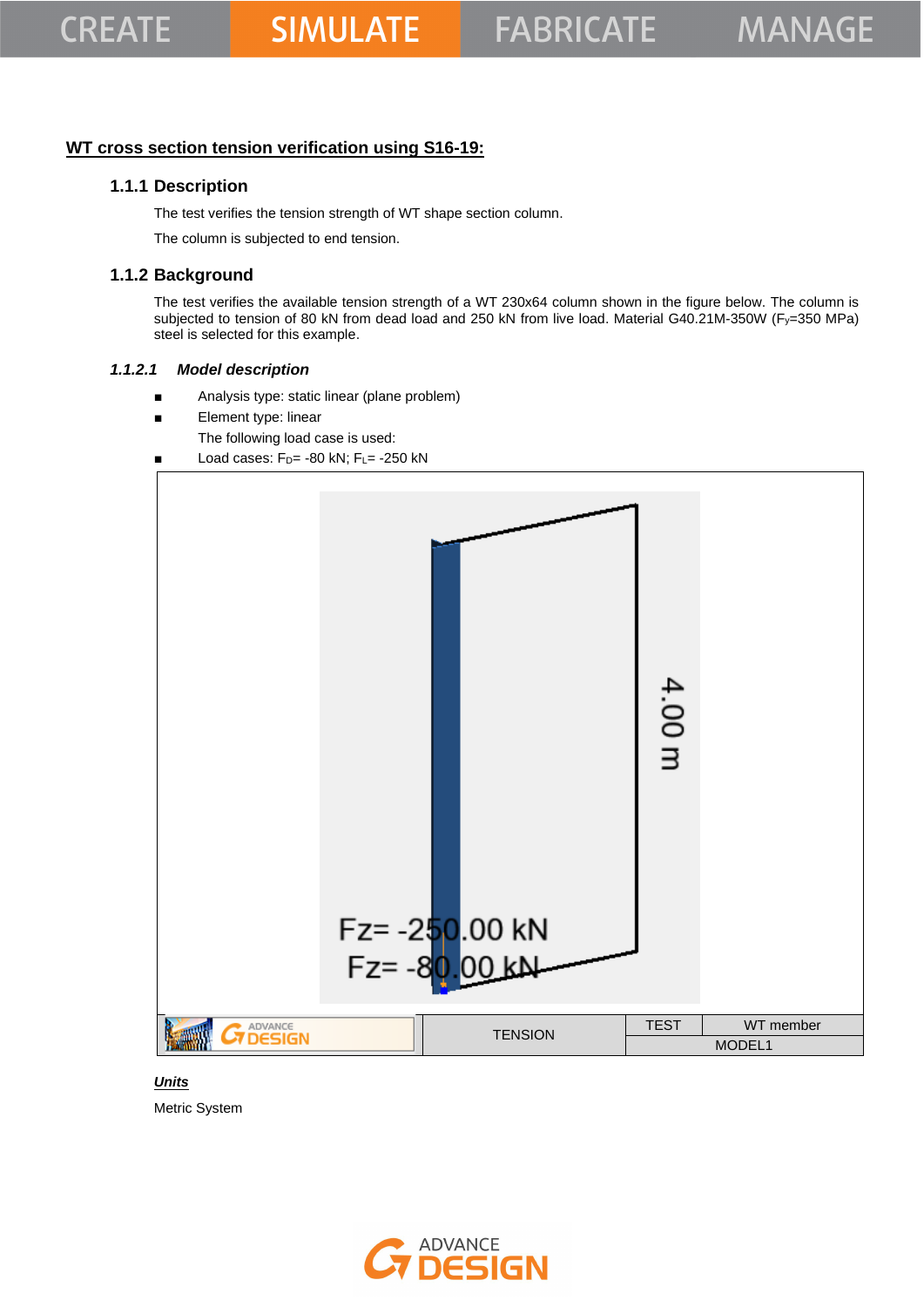# **CREATE**

## **Geometry**

■ Cross section:

| Dimensions and surface area |                                     |                      | <b>Properties</b>                            |                                              |
|-----------------------------|-------------------------------------|----------------------|----------------------------------------------|----------------------------------------------|
| b                           | Area<br>$\boldsymbol{A}$<br>Depth   | $81.90 \text{ cm}^2$ | <b>Strong Axis (Y-Y)</b><br>$I_y$<br>$S_{y}$ | 3430 cm <sup>4</sup><br>184 $cm3$            |
| tf<br>k                     | d<br><b>Web thickness</b>           | 23.40 cm             | $Z_{y}$<br>Weak Axis (Z-Z)                   | $326$ cm <sup>3</sup>                        |
| d                           | $t_{w}$<br><b>Flange width</b>      | 1.22cm               | $I_z$<br>$S_z$                               | $3650$ cm <sup>4</sup><br>$259 \text{ cm}^3$ |
| tw                          | b                                   | 28.20cm              | Zy                                           | $397 \text{ cm}^3$                           |
|                             | <b>Flange thickness</b><br>$t_f$    | 1.96cm               | Shear area<br>$A_{y}$                        | 46.06 $cm2$                                  |
|                             | <b>Filet radius</b><br>$\mathbf{r}$ | 2.14cm               | $A_z$<br><b>Torsional constant</b>           | $28.55$ cm <sup>2</sup>                      |
|                             |                                     |                      | J<br><b>Warping constant</b>                 | 83.7549 cm <sup>4</sup>                      |
|                             |                                     |                      | $c_{w}$                                      | 1741.05 cm <sup>6</sup>                      |
|                             |                                     |                      |                                              |                                              |
|                             | WT 230x64                           |                      |                                              |                                              |

Beam length: L =400 cm

## Materials properties

Steel G40.21M-350W is used. The following characteristics are used in relation to this material:

- $\blacksquare$  Yield strength  $f_y=350$  MPa
- Longitudinal elastic modulus: E=200000 MPa
- Shear modulus of rigidity: G=76923.1 MPa

#### Boundary conditions

The boundary conditions are described below:

- Outer:
	- ► Support at  $X = 400$  cm (Restraints: TX, TY, TZ, Rx, Ry, Rz)
- Inner: None.

#### **Loading**

The column is subjected to the following load combinations and actions:

- $ULS: q = 1.25 \times D + 1.5 \times L$
- $\blacksquare$  LSS: q =1 x D + 1 x L

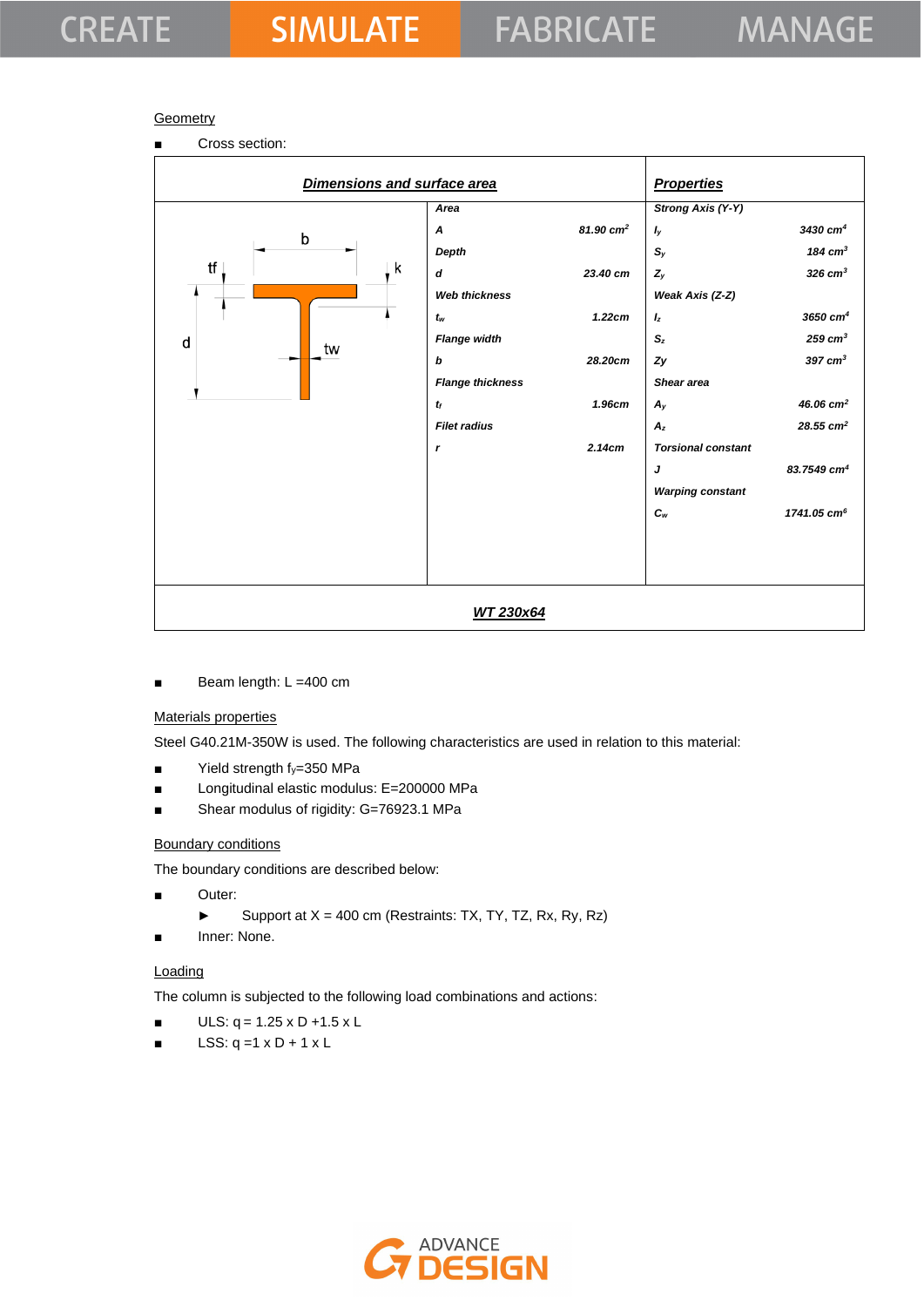# **CREATE**

# **SIMULATE**

# *1.1.2.2 Reference results in calculating*

#### Reference solution

From the NBC 2015, the required tension strength for the design is:

| ULS                                      |  |
|------------------------------------------|--|
| $ Fx  = 1.25 \times 80 + 1.5 \times 250$ |  |
| $ Fx  = 475.0 kN$                        |  |
|                                          |  |
|                                          |  |

In order to verify the plasticity of the gross section with the factored load computed at ULS:

The Factored tensile resistance Tr of a member subjected to axial tension is computed from the clause 13.2:

$$
T_r = \phi \times Ag \times Fy
$$

ULS  $\phi = 0.9$  $T_r = \phi \times Ag \times Fy = 0.9 \times 8190 \times 350 = 2579.85 kN$  $T_f = Fx = 475.0 \text{ kN } < T_r = 2579.85 \text{ kN }$  O.K Work ratio:  $T_f$  $\sqrt{T_r} = 18\%$ 

Since the member is under tension forces only the verification of bending resistance and combined forces is unnecessary.

#### **Finite elements modeling**

- Linear element: S beam,
- 6 nodes,
- 1 linear element.

#### *1.1.2.3 Results comparison*

| <b>Result name</b> | <b>Result description</b>   | Reference value | <b>AD</b> value | <b>Percent</b><br><b>Difference</b> |
|--------------------|-----------------------------|-----------------|-----------------|-------------------------------------|
| Тr                 | Factored tensile resistance | 2579.85 kN      | 2579.85 kN      | $0.00\%$                            |
|                    | Design ratio                | 18%             | 18%             | $0.00\%$                            |